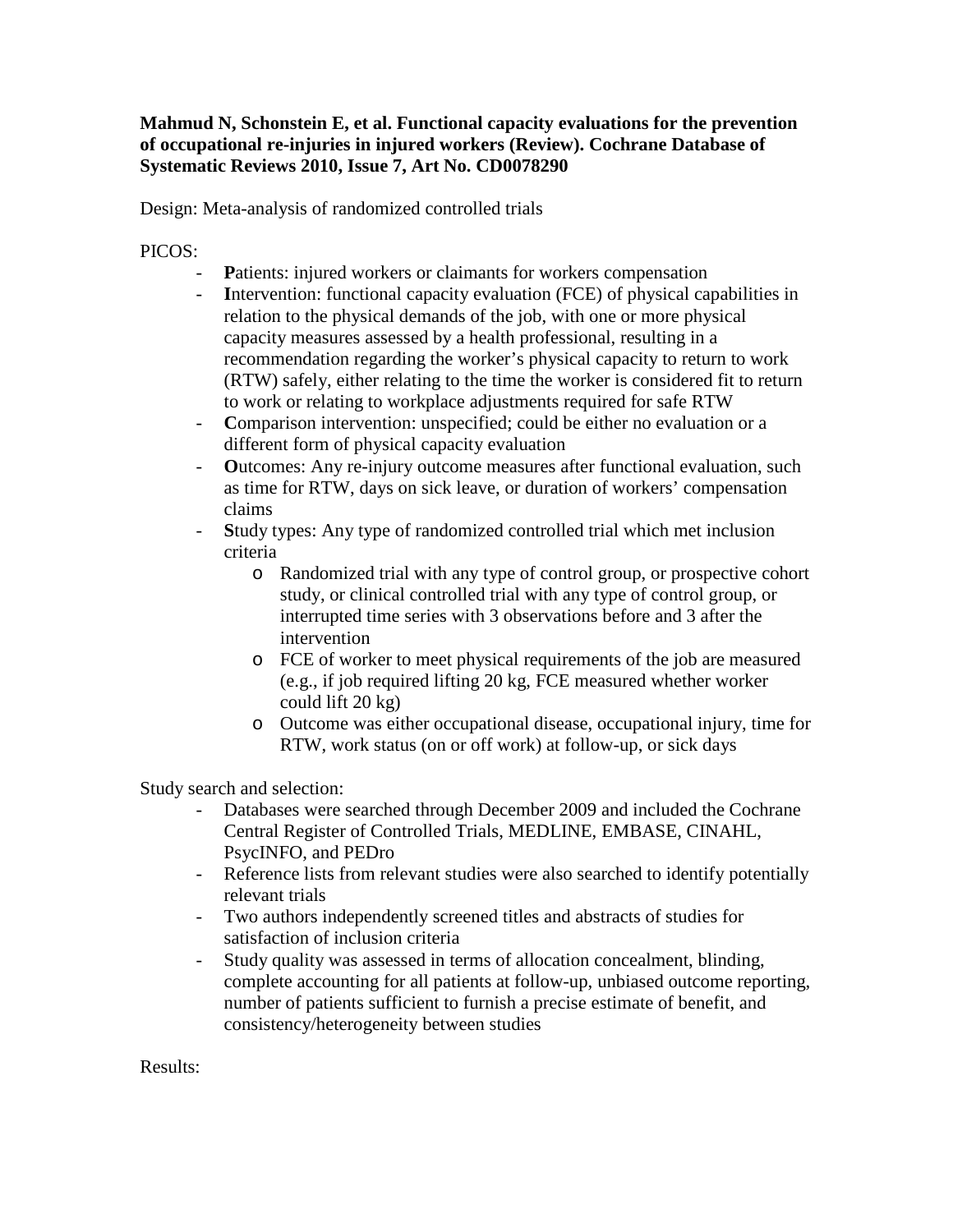- Initial screening of articles by keywords, titles, and abstracts identified 70 potentially relevant articles whose full text was reviewed (although 3340 citations were retrieved by the initial search of databases)
- Only 1 article fulfilled the inclusion criteria; most of the excluded articles lacked a control group or were historical cohort studies
- The single article which met the inclusion criteria had an internal validity quality rating of 12 out of a possible 13 points, and it compared two forms of FCE (Gross 2007)
- The included study involved 372 claimants, but the randomization was of the evaluating clinicians (n=23), who were assigned to either a standard longform FCE (Isernhagen Work Systems), which takes 5 hours and is usually done over 2 days, or a short-form FCE developed by the author, which allows the clinician to select the regions of the body being tested, takes 4 hours, and is completed in one day
	- o 173 patients received the short FCE and 199 received the standard **FCE**
	- o Three outcomes were compared during the 12 months over which patients were observed
		- All recurrences after claim closure
		- Re-starting benefits after initial suspension
		- Re-opening or filing of new claim after initial closure of claim for the same incident
	- o For all three outcomes, the short FCE and the standard long-form FCE had the same hazard ratios; the prediction of successful RTW was the same
	- o The only statistically significant difference was the duration of the FCE, which was 43% shorter in the short FCE group

Authors' conclusions:

- No studies were found which compared FCE to no intervention
- Low quality evidence was found from one study that short form FCE results in similar recurrence rates to long form FCE; even though the study met nearly all criteria for validity, the overall findings were rated as low quality, since only one study was found
- It is unlikely that any studies were missed which would have met all inclusion criteria, since there were no language restrictions and all non-English abstracts were translated to determine their suitability for inclusion
- The effectiveness of FCE-based work recommendations should be investigated in randomized trials which compare FCE to no FCE or which compare FCE to alternative recommendations
- These future studies should use the time to recurrence or the rate of injury recurrence as the primary outcome measure

Comments:

The criteria for inclusion were quite liberal; not only RCT but any study of FCE which had a control group would have been eligible for inclusion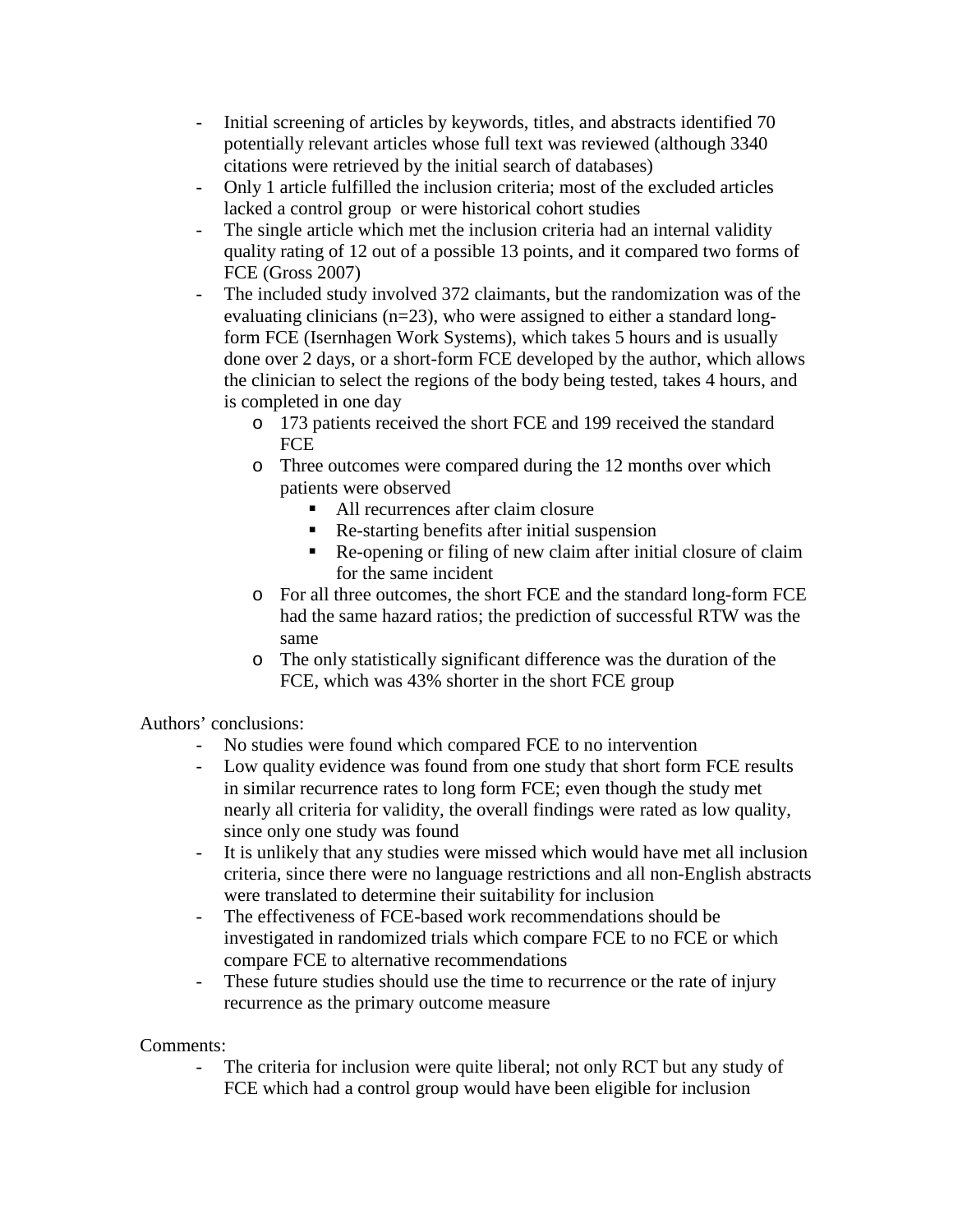- The search of the relevant databases was very large (3340 initial citations)
- More recent studies of FCE which would meet inclusion criteria are not apparent as of September 2012
	- o There are no citations of this review in Web of Science; any studies of FCE which include an adequate literature review would be expected to find and cite this review
	- o A search of PubMed for FCE and RTW retrieved 14 articles indexed as RCTs, but these either were not studies of FCE (e.g., they were studies of various rehabilitation treatments, did not study musculoskeletal conditions (e.g., studied coronary artery disease), or did not have RTW as a measured outcome \*
- It does appear that most evaluations of FCE recommendations for RTW are not based on adequate evidence of the validity of FCE

Assessment: High quality for a statement that there is a lack of evidence supporting the validity of FCE for prediction of re-injury following return to work

### Reference:

Gross DP, Battie MC, Asante AK. Evaluation of a short-form functional capacity evaluation: less may be best. J Occup Rehabil 2007;17(3):422-495.

Appendix: Results of search of PubMed for FCE plus RTW restricted to RCTs.

1: Vermeulen SJ, Anema JR, Schellart AJ, Knol DL, van Mechelen W, van der Beek AJ. A participatory return-to-work intervention for temporary agency workers and unemployed workers sick-listed due to musculoskeletal disorders: results of a randomized controlled trial. J Occup Rehabil. 2011 Sep;21(3):313-24. PubMed PMID: 21336673; PubMed Central PMCID: PMC3173632.

## **Not a study of FCE.**

2: Lomond KV, Côté JN. Shoulder functional assessments in persons with chronic neck/shoulder pain and healthy subjects: Reliability and effects of movement repetition. Work. 2011;38(2):169-80. PubMed PMID: 21297287.

#### **RTW is not a primary outcome; comparison is between healthy subjects vs. shoulder injury.**

3: Vermeulen SJ, Anema JR, Schellart AJ, van Mechelen W, van der Beek AJ. Cost-effectiveness of a participatory return-to-work intervention for temporary agency workers and unemployed workers sick-listed due to musculoskeletal disorders: design of a randomised controlled trial. BMC Musculoskelet Disord. 2010 Mar 28;11:60. PubMed PMID: 20346183; PubMed Central PMCID: PMC2858719.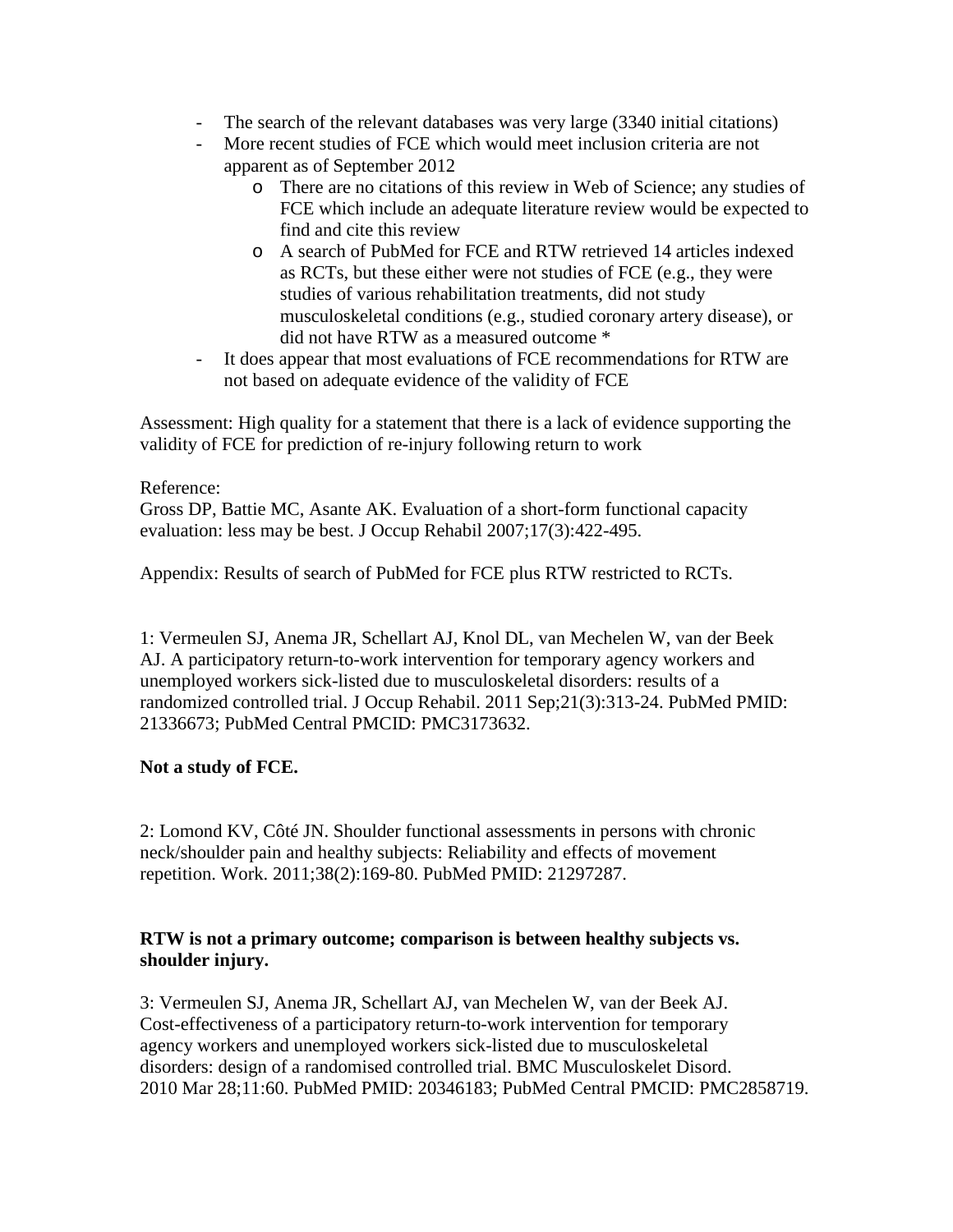# **This is the protocol for Vermulen et al 2011 (ref #1 above).**

4: Steenstra IA, Knol DL, Bongers PM, Anema JR, van Mechelen W, de Vet HC. What works best for whom? An exploratory, subgroup analysis in a randomized, controlled trial on the effectiveness of a workplace intervention in low back pain patients on return to work. Spine (Phila Pa 1976). 2009 May 20;34(12):1243-9. PubMed PMID: 19412140.

### **Not a trial of FCE as an intervention**

5: Bültmann U, Sherson D, Olsen J, Hansen CL, Lund T, Kilsgaard J. Coordinated and tailored work rehabilitation: a randomized controlled trial with economic evaluation undertaken with workers on sick leave due to musculoskeletal disorders. J Occup Rehabil. 2009 Mar;19(1):81-93. Epub 2009 Jan 24. PubMed PMID: 19169654.

### **This is a study of collaborative RTW planning and rehabilitation, not of FCE**

6: Gross DP, Battié MC, Asante AK. Evaluation of a short-form functional capacity evaluation: less may be best. J Occup Rehabil. 2007 Sep;17(3):422-35. Epub 2007 May 30. PubMed PMID: 17534702.

## **This is reviewed in the Cochrane FCE study Mahmud 2010.**

7: Brubaker PN, Fearon FJ, Smith SM, McKibben RJ, Alday J, Andrews SS, Clarke E, Shaw GL Jr. Sensitivity and specificity of the blankenship FCE system's indicators of submaximal effort. J Orthop Sports Phys Ther. 2007 Apr;37(4):161-8. PubMed PMID: 17469668.

#### **RTW is not a primary outcome.**

8: Heymans MW, de Vet HC, Bongers PM, Knol DL, Koes BW, van Mechelen W. The effectiveness of high-intensity versus low-intensity back schools in an occupational setting: a pragmatic randomized controlled trial. Spine (Phila Pa 1976). 2006 May 1;31(10):1075-82. PubMed PMID: 16648740.

#### **RCT of back school, not of FCE.**

9: Lemstra M, Olszynski WP, Enright W. The sensitivity and specificity of functional capacity evaluations in determining maximal effort: a randomized trial. Spine (Phila Pa 1976). 2004 May 1;29(9):953-9. PubMed PMID: 15105664.

#### **RTW is not the outcome under study; submaximal effort is the outcome.**